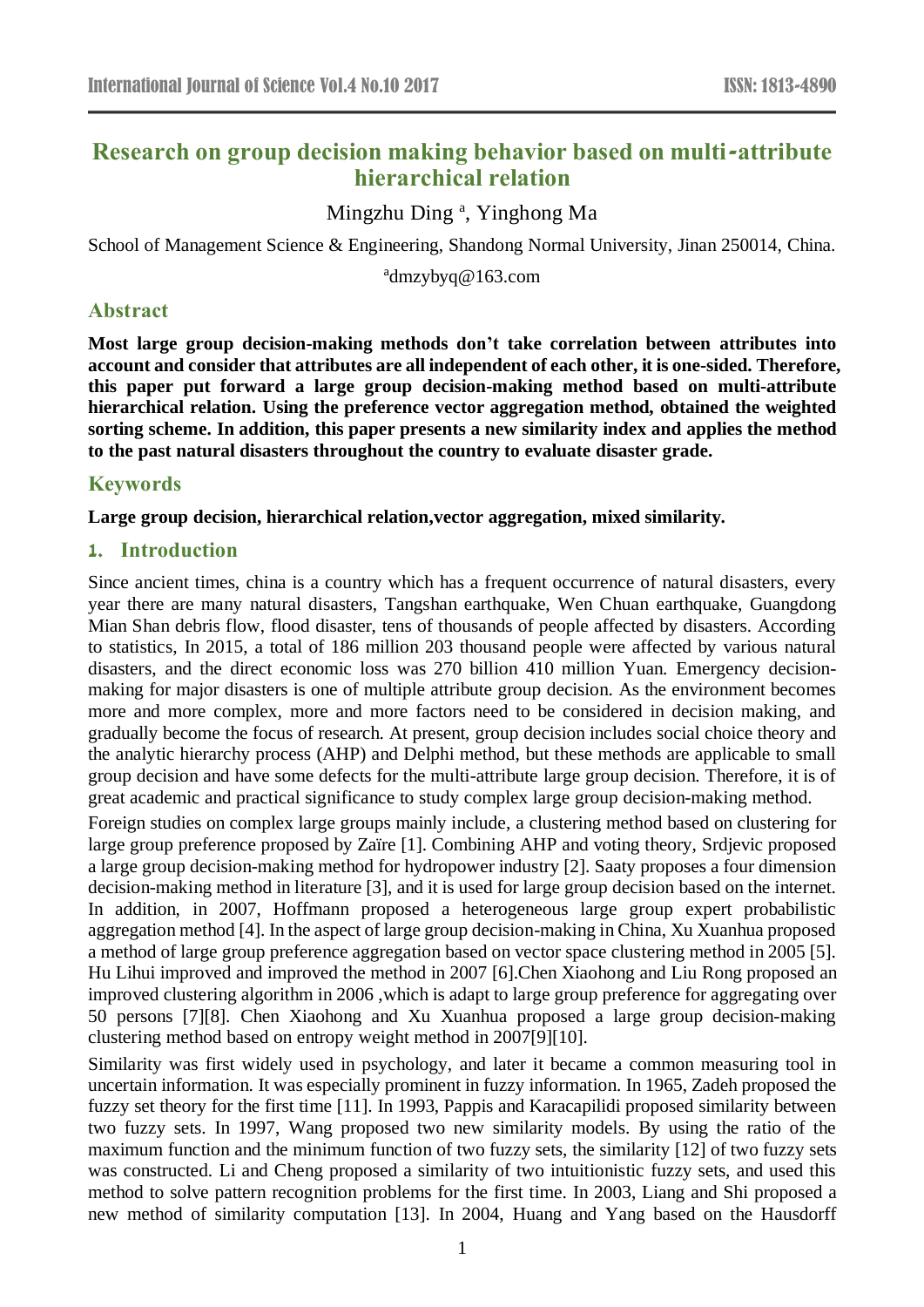distance, uses Hausdorff distance between two intuitionistic fuzzy sets as the similarity between two intuitionistic fuzzy sets, which can be applied to solve the fuzzy linear programming problem [\[14\].](#page-14-6) In 2005, Nehi and Maleki proposed parameter type intuitionistic trapezoidal fuzzy numbers, which attracted extensive attention in academia [\[15\].](#page-14-7) since then, the use of similarity to solve multi-attribute decision-making problem is not very effective, but there is still a lot of work to be studied.

In this paper, the method of determining attribute weight and the establishment of similarity model between preferences are discussed on the basis of assuming the hierarchical relationship between attributes. For the evaluation system, the general evaluation index has 3 or more indicators, and the traditional group decision making method is difficult to achieve, which requires us to find new ways to solve. In addition, for the determination of attribute weights, the trigonometric function is used to construct the triangle function to determine the weights of attributes. Based on the previous similarity model, this paper constructs a mixed similarity model based on the distance similarity model in vector space and the cosine similarity.

### **2. Determination of attribute weights**

In practical problems, there is a complex relationship between attributes, such as hierarchy relationship, binary relationship, the recursive relationship, this paper discusses and studies the hierarchical relationships between attributes, and hierarchical relationships between attributes based on attribute weights. In this paper, the method of trigonometric function is used to describe the objective information contained in attributes.

Suppose there is P schemes for a decision problem, which is expressed by  $S = \{S_1, S_2, \dots, S_P\}$ , and n decision attributes, named by  $A = \{A_1, A_2, \dots, A_n\}$ . There are m experts who make decisions about this decision problem, and evaluate the above P schemes from the N attributes, expressed by  $V_{ij}^k$ , represents the evaluation value of the first k expert on the first j attribute of the i scheme. And  $V_{ij}^k \geq$  $0(i = 1, 2, \dots, p; j = 1, 2, \dots, n; k = 1, 2, \dots, m)$ , vector  $V_i^k = (v_{i1}^k, v_{i2}^k, \dots, v_{in}^k)$  represents a preference vector for the Kth expert about a programS<sub>i</sub>.

Suppose there is n layer evaluation index,  $n_i$  indices in layer i, rank the index according to its importance, mark it from high to low:  $A_1^1, A_1^2, \ldots, A_i^{n_i}$ . The formula is defined as follows,

$$
W_i^j = \cos(\frac{i}{n_i + 1}\pi) + 1 \qquad (j = 1, 2, ..., n_i)
$$
 (1)

In this paper, the attribute weight is determined by trigonometric function. The method of weight determination is simple and practical, and the time complexity is low. The good properties of this method can be seen by an example.

Theorem 2.1: if the formula (2-1) satisfies the definition of weight, it is defined j and  $W_i^j$  is one-toone correspondence. The less important attribute is, the less the value of function is, the converse is also true.

Proof: obviously,  $W_i^j \geq 0$ , and  $W_1$  is a decreasing function.

Because 
$$
0 \leq \frac{j}{n_i+1} \pi < \pi
$$

So cosine function in  $(0, \pi)$  is monotonically decreasing, and  $-1 \leq \cos(\frac{1}{n})$  $\frac{1}{n_1+1}\pi$  <1.

So  $0 \leq W_i^j$  <2 and function value decreases gradually as the weight importance decreases. Proof is over.

Normalization processing get the weight of the i evaluation index in the level j:

$$
W = \overline{W} = \frac{w_1^j}{\sum_{i=1}^{n_i} w_i^j}
$$
 (2)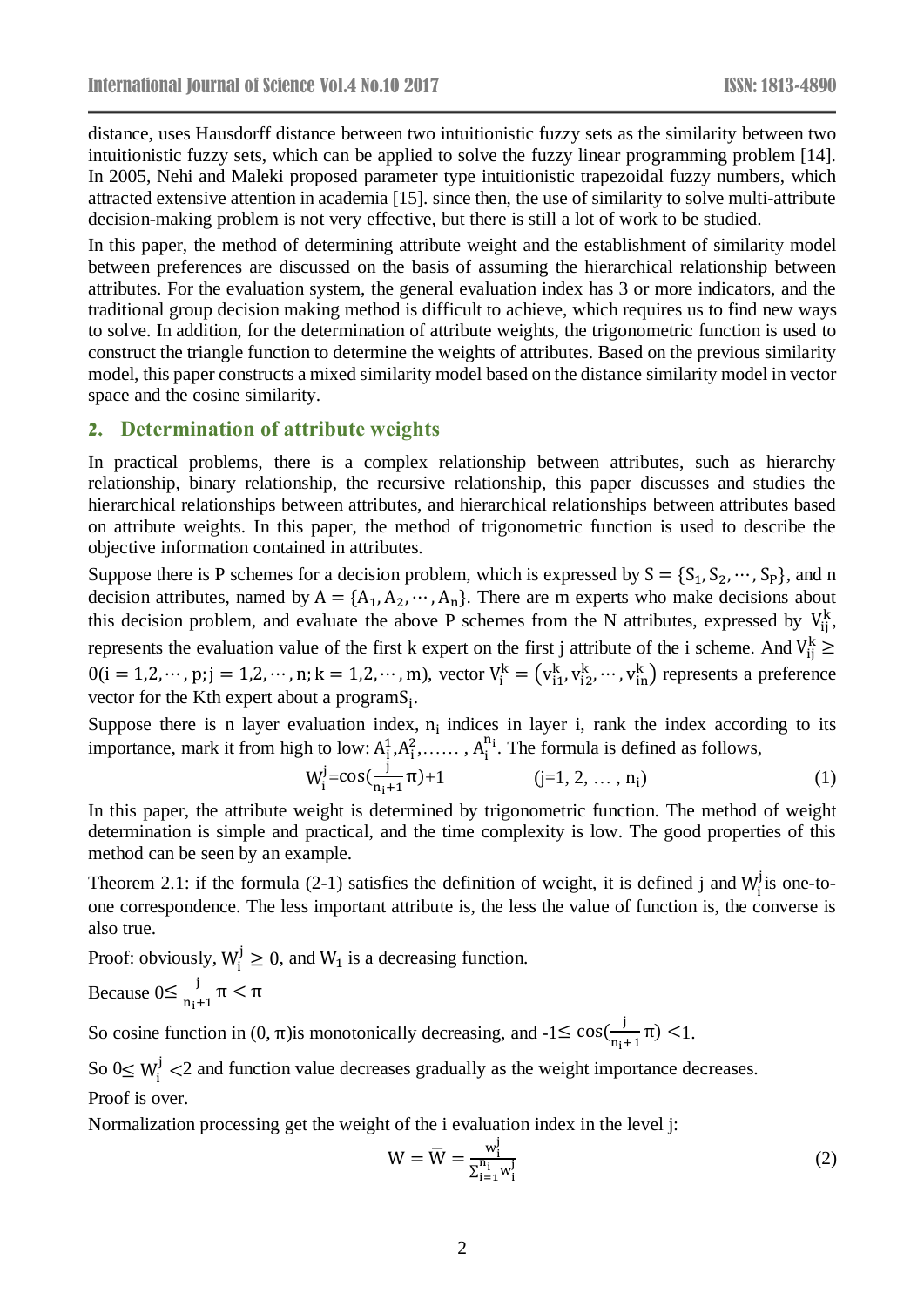### **3. Construction of similarity model**

### **3.1 Definitions**

Similarity is an important measure of similarity between two things, there are many kinds of definition method for similarity between vectors, and calculation method of similarity model based on vector space model is the most commonly used method, in this model, each preference is mapped into a feature vector. There are two basic models, one is based on distance, and the other is based on cosine. As follows:

Here, this article treats the preference of the expert as a vector of the attributes of the program, assuming that there are two vector preferences:  $X = (X_1, X_2, \dots, X_n), Y = (Y_1, Y_2, \dots, Y_n)$ , are two ndimensional vectors on the real number set R and all the components are positive real numbers.

In 1901, Jaccard defined the J- similarity between two vectors [\[16\],](#page-14-8) as follows:

Definition 3: The J- similarity between two vectors X and Y is defined as follows:

$$
J(X,Y) = \frac{XY}{\|X\|_2^2 + \|Y\|_2^2 - XY} = \frac{\sum_{i=1}^n X_i Y_i}{\sum_{i=1}^n X_i^2 + \sum_{i=1}^n Y_i^2 - \sum_{i=1}^n X_i Y_i}
$$
(3)

Here  $XY = \sum_{i=1}^{n} X_i Y_i$  is vector inner product of X and Y,  $||X||_2 = \sqrt{\sum_{i=1}^{n} X_i^2}$  $\sum_{i=1}^{n} X_i^2$ ,  $||Y||_2 = \sqrt{\sum_{i=1}^{n} Y_i^2}$  $_{i=1}^{n} Y_i^2$  is Euclidean norm of X and Y.

Similarity model based on distance is defined as follows:

Definition 4: the E-similarity between the two vectors  $X$  and  $Y$  is as follows:

$$
E(X,Y) = 1 - \frac{\sqrt{\sum_{i=1}^{n} (X_i - Y_i)^2}}{n}
$$
 (4)

Theorem 3.1:Suppose that  $X = (x_1, x_2, \dots, x_n)$ ,  $Y = (y_1, y_2, \dots, y_n)$ , is n-dimensional vector on the real number set R, and all the components are positive real numbers. The similarity between the two vectors satisfies the following properties:

(1) Reflexivity: if  $X = Y$ , that is,  $x_i = y_i$ , for any i=1,2,....,n, then  $S(X, Y) = 1$ ;

(2) Symmetry:  $S(X, Y) = S(Y, X);$ 

(3) Boundedness:  $0 \le S(X, Y) \le 1$ ;

If the new similarity satisfies the above theorem, it shows that the similarity is valid. The following proves that the similarity model satisfies the above properties.

#### Proof:

(1)When X = Y, that is  $x_i = y_i$ , for any  $i = 1, 2, \dots$ , n, here is the following equation:

$$
E(X, Y) = 1 - \frac{\sqrt{\sum_{i=1}^{n} (x_i - y_i)^2}}{n} = 1 - \frac{\sqrt{\sum_{i=1}^{n} (y_i - y_i)^2}}{n} = 1 - 0 = 1
$$

It satisfies the first property.

(2) 
$$
E(Y, X) = 1 - \frac{\sqrt{\sum_{i=1}^{n} (y_i - x_i)^2}}{n} = 1 - \frac{\sqrt{\sum_{i=1}^{n} (x_i - y_i)^2}}{n} = E(X, Y), E(Y, X) = E(X, Y)
$$
 satisfies symmetry.  
(3)Because  $\frac{\sqrt{\sum_{i=1}^{n} (x_i - y_i)^2}}{n} \in (0, 1)$ , so  $E(X, Y) \in (0, 1)$ .

Proof is over.

A similarity model based on cosine similarity, defined by Salton and McGill, is defined by the cosine of the angle between two vectors. See [\[17\].](#page-14-9)

Define 5 C-similarity is defined as follow:

$$
C(X, Y) = \frac{XY}{\|X\|_2 \|Y\|_2} = \frac{\sum_{i=1}^n x_i y_i}{\sqrt{\sum_{i=1}^n x_i^2} \sqrt{\sum_{i=1}^n y_i^2}}
$$
(5)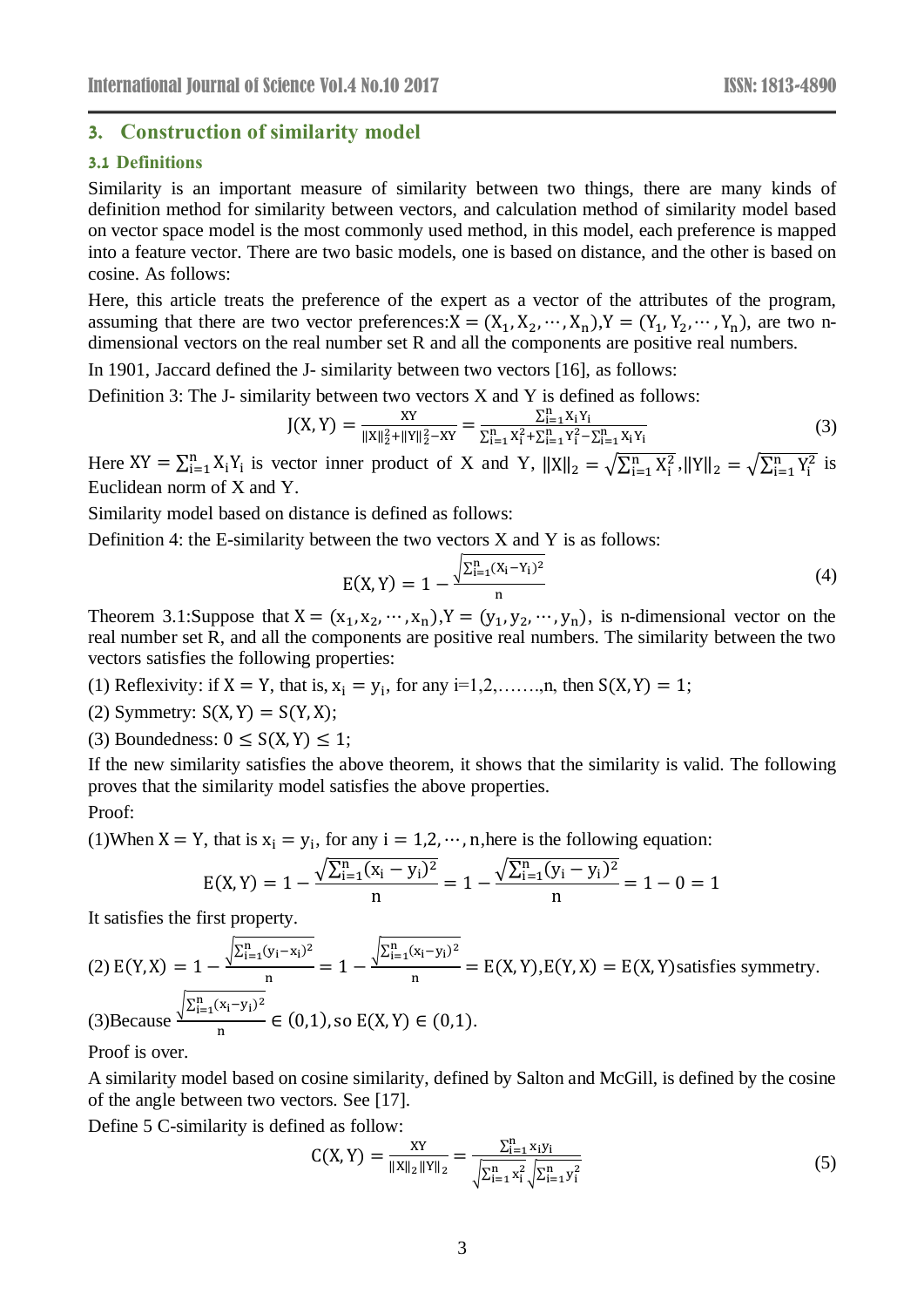There is a defect before for the construction of similarity model, which does not fully consider the problem for vector space model, the similarity between two vectors or only consider the angle between two vectors, or only consider the two vector distance between, this will lead to the error modeling. In theory, judging whether the two vectors are similar or not, we should consider two aspects, that is, the size and direction of the vector, and that only the size or direction of the vector will lead to the one sidedness of the model. Therefore, in order to neutralize the two shortcomings, the thesis combines two methods and defines a mixed similarity method. As follows:

Definition 6 H-similarity is defined as follow:

$$
H(X, Y) = \alpha * E(X, Y) + (1 - \alpha) * C(X, Y)
$$
  
=  $\alpha * \left[1 - \frac{\sum_{i=1}^{n} (x_i - y_i)^2}{n}\right] + (1 - \alpha) * \frac{\sum_{i=1}^{n} x_i y_i}{\sqrt{\sum_{i=1}^{n} x_i^n} \sqrt{\sum_{i=1}^{n} y_i^n}}$  (6)

Here  $0 \le \alpha \le 1$ , it can be set according to the preferences of decision makers. If the mixed similarity is a valid similarity, it should satisfy the requirements of theorem 3.1, and the following is the proof process for it.

Proof:

(1) When X=Y, that is  $x_i = y_i$ , for any i=1,2,......,n, there is an equation:  $H(X, Y) = \alpha * E(X, Y) + (1 - \alpha) * C(X, Y)$ 

$$
= \alpha * \left[1 - \frac{\sqrt{\sum_{i=1}^{n} (x_i - y_i)^2}}{n}\right] + (1 - \alpha) * \frac{\sum_{i=1}^{n} x_i y_i}{\sqrt{\sum_{i=1}^{n} x_i^n} \sqrt{\sum_{i=1}^{n} y_i^n}}
$$

$$
= \alpha * \left[1 - \frac{\sqrt{\sum_{i=1}^{n} (y_i - y_i)^2}}{n}\right] - (1 - \alpha) * \frac{\sum_{i=1}^{n} y_i y_i}{\sqrt{\sum_{i=1}^{n} y_i^2} \sqrt{\sum_{i=1}^{n} y_i^2}}
$$

$$
= \alpha + 1 - \alpha = 1
$$

$$
(2)H(Y, X) = \alpha * E(Y, X) + (1 - \alpha) * C(Y, X)
$$

$$
= \alpha * \left[1 - \frac{\sqrt{\sum_{i=1}^{n} (y_i - x_i)^2}}{n}\right] + (1 - \alpha) * \frac{\sum_{i=1}^{n} y_i x_i}{\sqrt{\sum_{i=1}^{n} y_i^2} \sqrt{\sum_{i=1}^{n} x_i^2}}
$$

$$
= \alpha * \left[1 - \frac{\sqrt{\sum_{i=1}^{n} (x_i - y_i)^2}}{n}\right] + (1 - \alpha) * \frac{\sum_{i=1}^{n} x_i y_i}{\sqrt{\sum_{i=1}^{n} x_i^2} \sqrt{\sum_{i=1}^{n} y_i^2}}
$$

 $=$  H(X, Y)

(3)Because  $E(X, Y) \in (0,1), C(X, Y) \in (0,1)$ , so  $[\alpha * E(X, Y) + (1 - \alpha) * C(X, Y)] \in (0,1)$ , so  $H(X, Y) \in (0, 1)$ 

So  $H(X, Y)$  is proved to be a valid similarity.

#### **3.2 Comparison of several different similarities**

In order to show more clearly similarity and differences between the new similarity and the existing similarities, we use the following examples to compare the four similarity model indexes in the previous section. We use literature data in [21], the 18 vector is shown in table 3-1, then take an ideal vector, and use four kinds of similarity to calculate the similarity between 18 vectors and the ideal vector respectively, the result is showed in table. Ideal vector is

 $V_p = (0.8542, 0.3460, 0.7000, 0.7890, 0.1234, 0.6534).$ 

Take  $\alpha = 0.1, 0.5, 0.9$  separately. The similarity between 18 vectors and the ideal vector is calculated using the formula  $(1)$  -  $(4)$ , as shown in figure 1-4.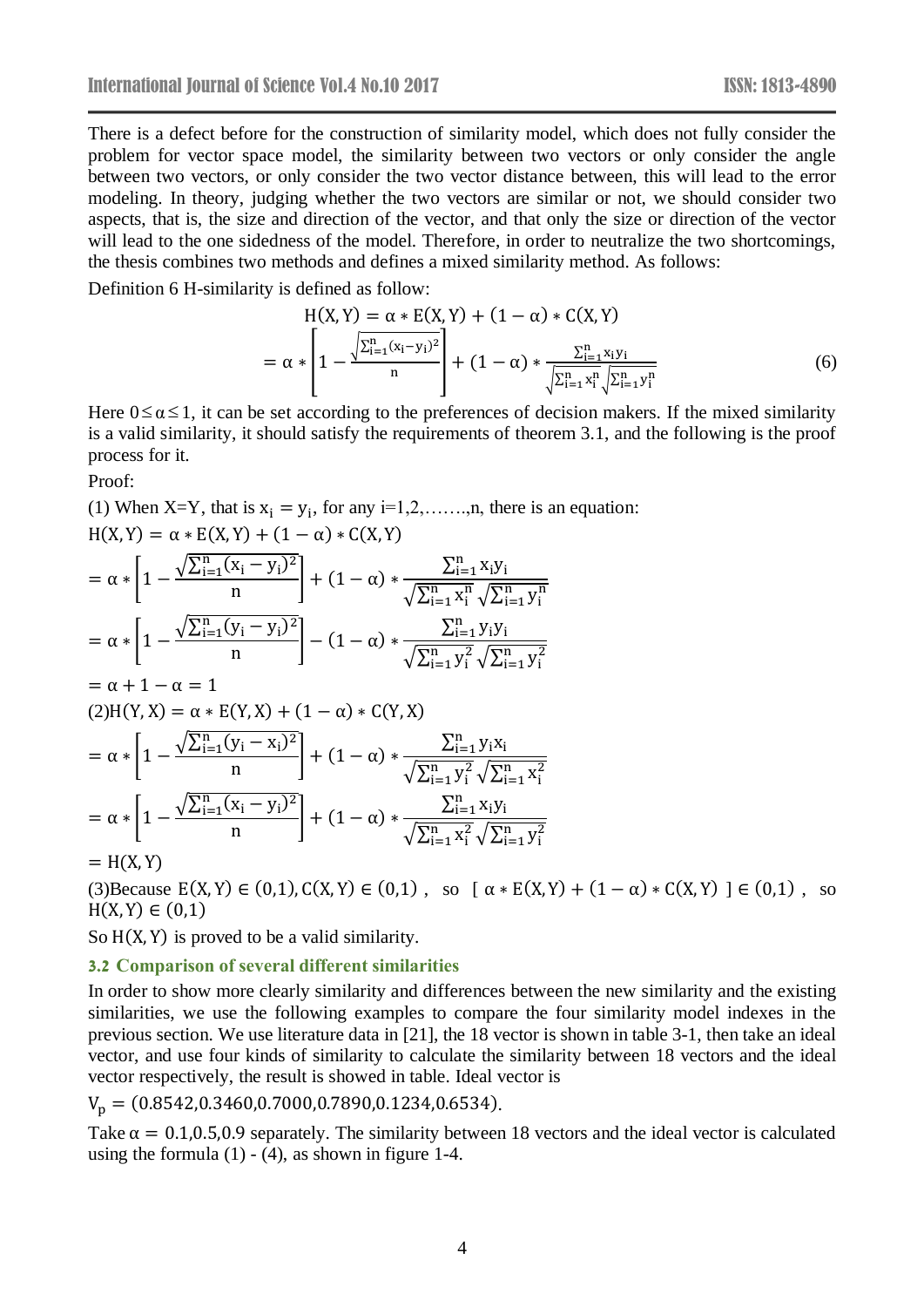| Table 1. As shown in figure |            |            |            |            |            |           |  |
|-----------------------------|------------|------------|------------|------------|------------|-----------|--|
| vector                      | attribute1 | attribute2 | attribute3 | attribute4 | attribute5 | attibute6 |  |
| V <sub>1</sub>              | 0.8452     | 0.9037     | 1.0000     | 1.0000     | 0.8003     | 0.9316    |  |
| V <sub>2</sub>              | 0.4410     | 0.6640     | 0.4722     | 0.6227     | 0.5933     | 0.6010    |  |
| V3                          | 0.8613     | 0.7228     | 0.7569     | 0.3666     | 0.7118     | 0.9731    |  |
| V4                          | 1.0000     | 0.0000     | 0.3151     | 0.1609     | 0.5933     | 0.0432    |  |
| V <sub>5</sub>              | 0.6810     | 0.9374     | 0.6152     | 0.8043     | 0.7031     | 1.0000    |  |
| V <sub>6</sub>              | 0.1113     | 1.0000     | 0.0000     | 0.1963     | 0.3100     | 0.5725    |  |
| V7                          | 0.6206     | 0.7769     | 0.4711     | 0.5180     | 0.3172     | 0.4194    |  |
| V8                          | 0.9055     | 0.9256     | 0.6170     | 0.8522     | 1.0000     | 0.7818    |  |
| V9                          | 1.0000     | 0.8582     | 0.7363     | 0.8865     | 0.5421     | 0.8721    |  |
| V10                         | 0.9786     | 0.7769     | 0.8008     | 0.7156     | 0.5093     | 0.4552    |  |
| V11                         | 0.3351     | 0.2397     | 0.2104     | 0.2844     | 0.2282     | 0.2720    |  |
| V12                         | 0.1273     | 0.6164     | 0.4122     | 0.3690     | 0.1098     | 0.4389    |  |
| V13                         | 0.0000     | 0.2996     | 0.3252     | 0.4216     | 0.1683     | 0.2370    |  |
| V14                         | 0.4397     | 0.4730     | 0.3241     | 0.3034     | 0.4352     | 0.6344    |  |
| V15                         | 0.5536     | 0.6292     | 0.6152     | 0.6836     | 0.7534     | 0.8070    |  |
| V16                         | 0.3338     | 0.0813     | 0.4122     | 0.1254     | 0.1098     | 0.6344    |  |
| V17                         | 0.8311     | 0.8716     | 0.4711     | 0.6387     | 0.5933     | 0.6360    |  |
| V18                         | 0.3847     | 0.8716     | 0.3316     | 0.3034     | 0.4352     | 0.6344    |  |

When α=0.1, calculating J,E,C,H-similarity separately between 18 vectors and ideal vector, the result is showed in table 2:

Table  $2\alpha=0.1$ , four similarity

| vector         | J-similarity | E-similarity | C-similarity | H-similarity |
|----------------|--------------|--------------|--------------|--------------|
| V <sub>1</sub> | 0.7671       | 0.8349       | 0.9283       | 0.9190       |
| V <sub>2</sub> | 0.7671       | 0.8763       | 0.8728       | 0.8729       |
| V <sub>3</sub> | 0.7661       | 0.8563       | 0.8812       | 0.8784       |
| V <sub>4</sub> | 0.5051       | 0.8117       | 0.6911       | 0.7031       |
| V <sub>5</sub> | 0.7628       | 0.8469       | 0.8988       | 0.8855       |
| V <sub>6</sub> | 0.3512       | 0.7726       | 0.5355       | 0.5592       |
| V <sub>7</sub> | 0.8015       | 0.8872       | 0.9008       | 0.8994       |
| V8             | 0.7140       | 0.8225       | 0.8713       | 0.8665       |
| V9             | 0.8530       | 0.8801       | 0.9542       | 0.9468       |
| V10            | 0.8648       | 0.8939       | 0.9366       | 0.9323       |
| V11            | 0.5040       | 0.8391       | 0.9411       | 0.9309       |
| V12            | 0.5700       | 0.8413       | 0.8141       | 0.8168       |
| V13            | 0.4152       | 0.8187       | 0.8003       | 0.8022       |
| V14            | 0.6898       | 0.8643       | 0.8655       | 0.8654       |
| V15            | 0.7892       | 0.8699       | 0.8843       | 0.8829       |
| V16            | 0.5663       | 0.8450       | 0.8591       | 0.8577       |
| V17            | 0.8029       | 0.8739       | 0.8937       | 0.8918       |
| V18            | 0.6191       | 0.8362       | 0.7762       | 0.7822       |

When the $\alpha$  =0.1, 0.5, 0.75, and 0.9, the result is correspond to the four similarity curves, as shown in figures 1 to 4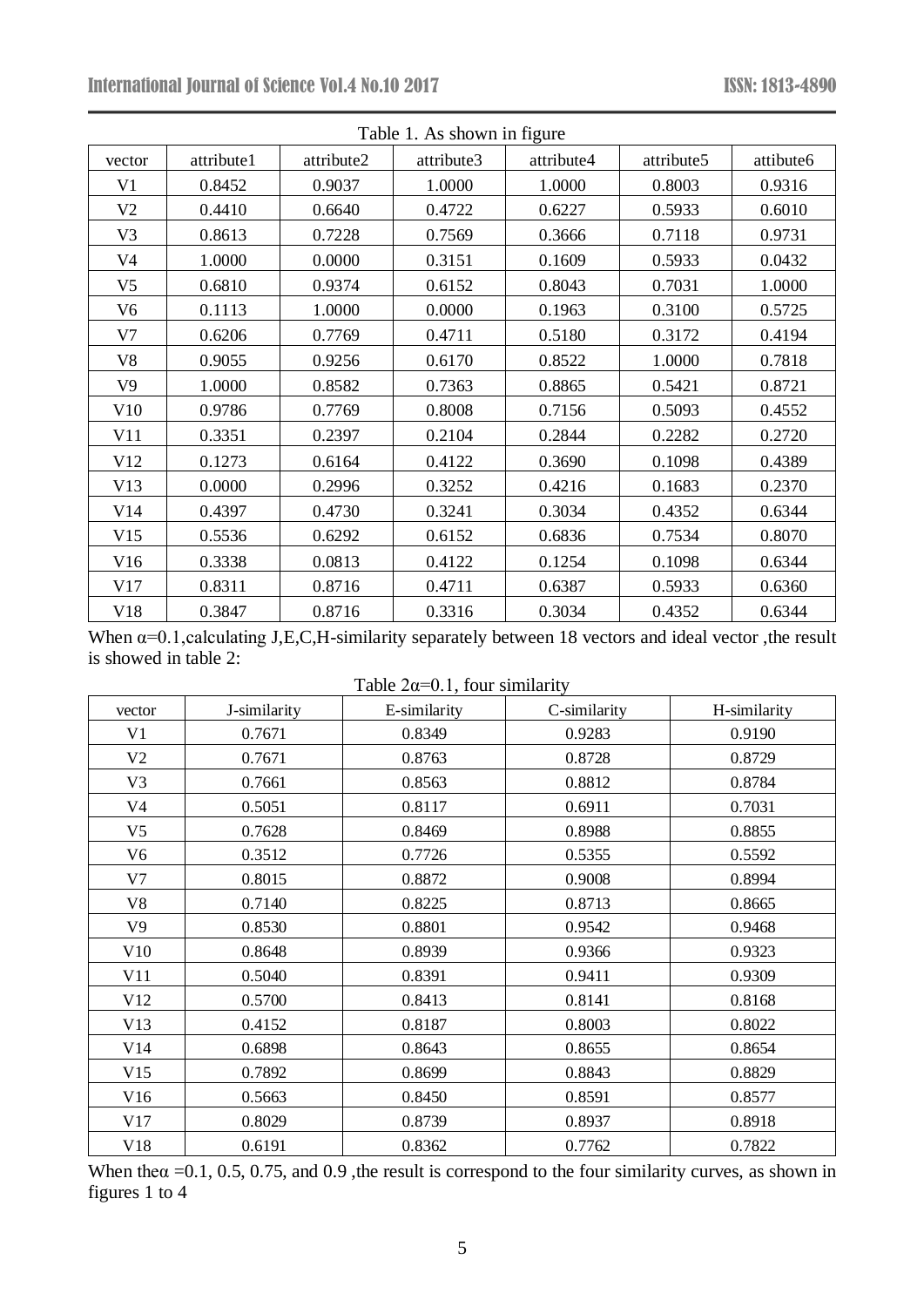

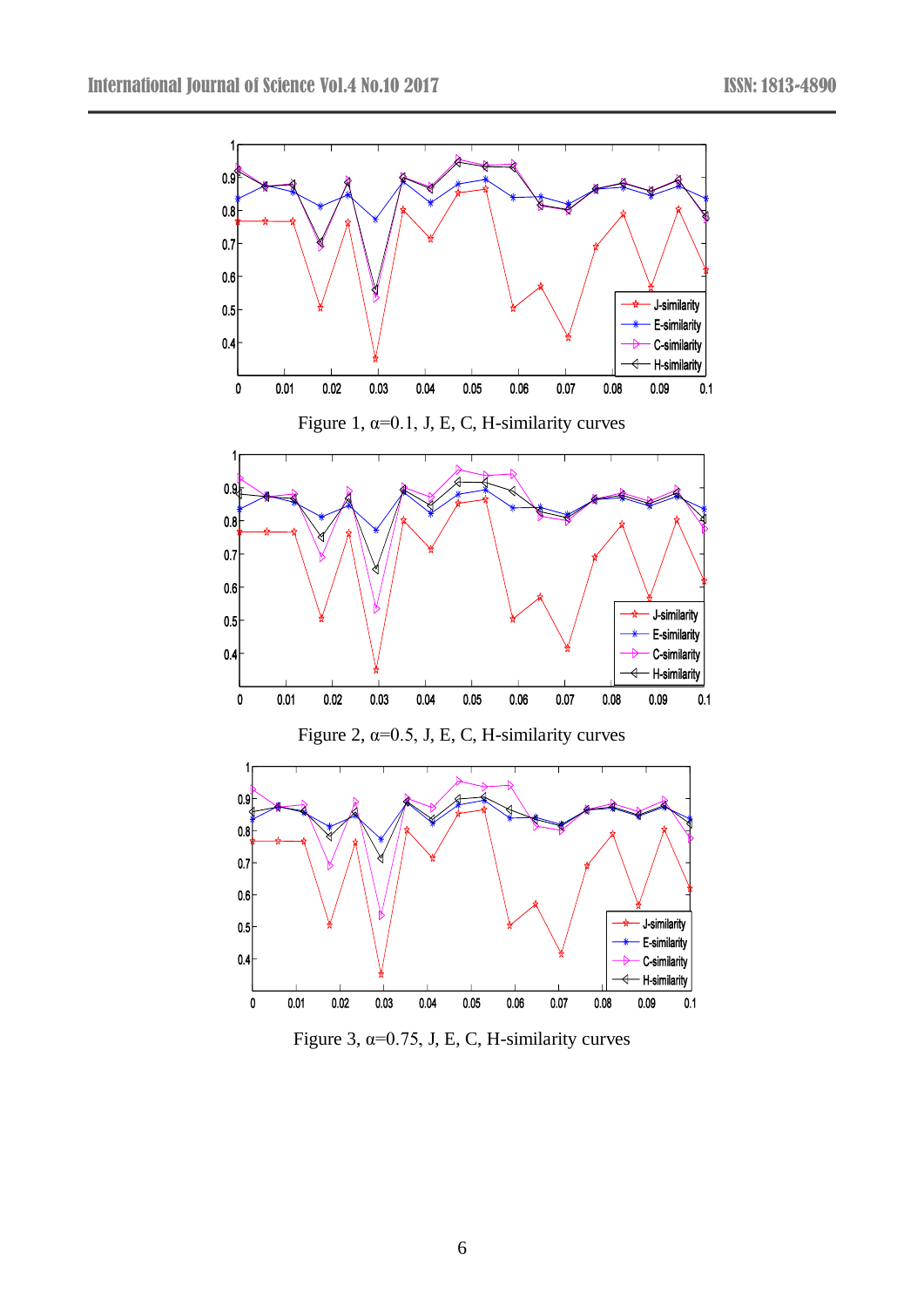

Figure 4,  $\alpha$ =0.9, J, E, C, H-similarity curves

The above image shows the awith the increase of image mixed similarity gradually close to the E similarity, decision makers can be determined according to the actual value of the real meaning of a vector, to achieve the results you want. In order to represent the difference between several similarities more accurately, the actual case will be used in the next section.

### **3.3 Comparison of several similarity measures in case analysis of emergency decision**

In this section, we will take advantage of the case data in the literature [21], which is evaluated by 6 experts on the emergency management capabilities of three cities, and 18 preference vectors are obtained. The three city were C, X, and Z, 6 first class indexes are: attribute1- command emergency capability; attribute2- meteorological department detection and early warning ability; attribute3 residents emergency response capability; attribute4- power sector emergency capability; attribute5 transportation management department emergency power; attribute6- other departments of emergency response capability.

The steps of the decision problem can be divided into the following steps:

Step 1 Uses the (3-2) formula to preprocess the data of the document, as shown in table 3-1.

$$
Z_{ij} = \frac{Z_{\text{max}} - Z_{ij}}{Z_{\text{max}} - Z_{\text{min}}}
$$
\n<sup>(7)</sup>

 $Z_{ij}\epsilon(0,1)$ , for any i, i =  $(1,2,\dots,n)$ , it is true.

The evaluation object is corresponding to evaluation vector: C-city( $V^1 - V^6$ ), Z-city( $V^7 - V^{12}$ ), X- $\text{city}(V^{13} - V^{18}).$ 

Step 2 Constructing an ideal scheme for a preference vector :

 $V^{\rm p} = (0.8542, 0.346, 0.7, 0.789, 0.1234, 0.6534), \alpha = 0.75$ . The similarity between the 18 preference vectors and the ideal scheme can be obtained by using the  $1 - 4$  formula as shown in the following table:

| vector         | J-similarity | E-similarity | C-similarity | H-similarity |  |  |
|----------------|--------------|--------------|--------------|--------------|--|--|
| V1             | 0.7671       | 0.8349       | 0.9283       | 0.8583       |  |  |
| V <sub>2</sub> | 0.7671       | 0.8763       | 0.8728       | 0.8734       |  |  |
| V3             | 0.7661       | 0.8563       | 0.8812       | 0.8605       |  |  |
| V4             | 0.5051       | 0.8117       | 0.6911       | 0.7815       |  |  |
| V5             | 0.7628       | 0.8469       | 0.8898       | 0.8577       |  |  |
| V6             | 0.3512       | 0.7726       | 0.5355       | 0.7133       |  |  |
| V7             | 0.8015       | 0.8872       | 0.9008       | 0.8906       |  |  |

Table 3 four similarity between the 18 vectors and the ideal scheme whenα=0.75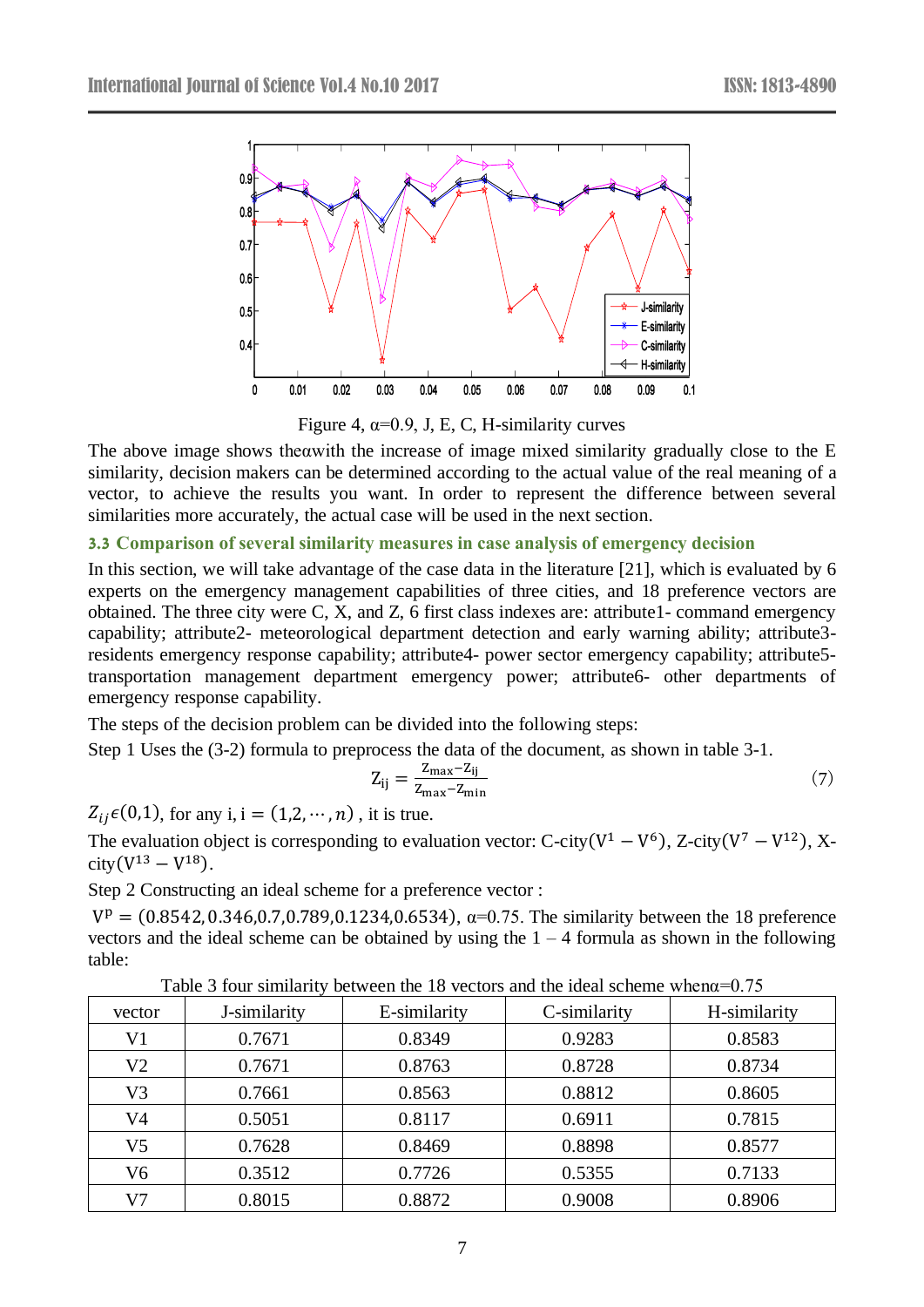| V <sub>8</sub> | 0.7140 | 0.8225 | 0.8713 | 0.8347 |
|----------------|--------|--------|--------|--------|
| V9             | 0.8530 | 0.8801 | 0.9542 | 0.8986 |
| V10            | 0.8648 | 0.8939 | 0.9366 | 0.9046 |
| V11            | 0.5040 | 0.8391 | 0.9411 | 0.8646 |
| V12            | 0.5700 | 0.8413 | 0.8141 | 0.8345 |
| V13            | 0.4152 | 0.8187 | 0.8003 | 0.8141 |
| V14            | 0.6898 | 0.8643 | 0.8655 | 0.8646 |
| V15            | 0.7892 | 0.8699 | 0.8843 | 0.8735 |
| V16            | 0.5663 | 0.8450 | 0.8591 | 0.8485 |
| V17            | 0.8029 | 0.8739 | 0.8937 | 0.8788 |
| V18            | 0.6191 | 0.8362 | 0.7762 | 0.8212 |

Step 3 Using the data of table 3-3, the matrix of the evaluation object C-city can be obtained  $T_1$  =  $(t_{ij})_{6*4}$ :

|                                                           | 0.7671                                                                                                                                                   | 0.8349     | 0.9283 | 0.8583 |
|-----------------------------------------------------------|----------------------------------------------------------------------------------------------------------------------------------------------------------|------------|--------|--------|
|                                                           | $T_1 = \begin{pmatrix} 0.7671 \ 0.7661 \ 0.5051 \ 0.7628 \ 0.3512 \end{pmatrix}$                                                                         | 0.8763     | 0.8728 | 0.8734 |
|                                                           |                                                                                                                                                          | 0.8563     | 0.8812 | 0.8605 |
|                                                           |                                                                                                                                                          | 0.8117     | 0.6911 | 0.7815 |
|                                                           |                                                                                                                                                          | 0.8469     | 0.8898 | 0.8577 |
|                                                           |                                                                                                                                                          | 0.7726     | 0.5355 | 0.7133 |
| Evaluation object Z-City matrix: $T_2 = (t_{ij})_{6*4}$ : |                                                                                                                                                          |            |        |        |
|                                                           |                                                                                                                                                          |            | 0.9008 | 0.8906 |
|                                                           |                                                                                                                                                          |            | 0.8713 | 0.8347 |
|                                                           |                                                                                                                                                          |            | 0.9542 | 0.8986 |
|                                                           |                                                                                                                                                          |            | 0.9366 | 0.9046 |
|                                                           |                                                                                                                                                          |            | 0.9411 | 0.8646 |
|                                                           | $\mathrm{T}_2 = \begin{pmatrix} 0.8015 & 0.8872 \ 0.7140 & 0.8225 \ 0.8530 & 0.8801 \ 0.8648 & 0.8939 \ 0.5040 & 0.8391 \ 0.5700 & 0.8413 \end{pmatrix}$ |            | 0.8141 | 0.8345 |
| Evaluation object X-City matrix: $T_3 = (t_{ij})_{6*4}$ : |                                                                                                                                                          |            |        |        |
|                                                           | 0.4152                                                                                                                                                   | 0.8187     | 0.8003 | 0.8141 |
|                                                           |                                                                                                                                                          | 0.8643     | 0.8655 | 0.8646 |
|                                                           |                                                                                                                                                          | 0.8699     | 0.8843 | 0.8735 |
|                                                           |                                                                                                                                                          | 0.8450     | 0.8591 | 0.8485 |
|                                                           | $T_3 = \begin{pmatrix} 0.6898 \\ 0.6898 \\ 0.7892 \\ 0.5663 \\ 0.8029 \end{pmatrix}$                                                                     | 0.8739     | 0.8937 | 0.8788 |
|                                                           | 0.6191                                                                                                                                                   | 0.8362     | 0.7762 | 0.8212 |
| $C_{\ell}$ $\mathbf{1}$                                   |                                                                                                                                                          | $\sqrt{2}$ |        |        |

The weight of the 6 decision attributes is  $W = (0.162, 0.198, 0.201, 0.157, 0.174, 0.108)$ , The formula of mixed weighted similarity is as follows:

$$
WS = WT
$$
 (8)

Step 4 Use the formula (8) to obtain the sorting result, as shown in table 4 .

|                |               | Tuble T boil results of four weighted similarly always. |                      |                      |  |
|----------------|---------------|---------------------------------------------------------|----------------------|----------------------|--|
|                | WJ-similarity | <b>WE-similarity</b>                                    | <b>WC-similarity</b> | <b>WH-similarity</b> |  |
| <b>C</b> -city | 0.6801        | 0.8391                                                  | 0.8215               | 0.8339               |  |
| Z-city         | 0.7277        | 0.8607                                                  | 0.909                | 0.8728               |  |
| X-city         | 0.6579        | 0.8536                                                  | 0.853                | 0.8535               |  |
| rank           | Z > C > X     | Z > X > C                                               | Z > X > C            | Z > X > C            |  |

Table 4 sort results of four weighted similarity ata=0.75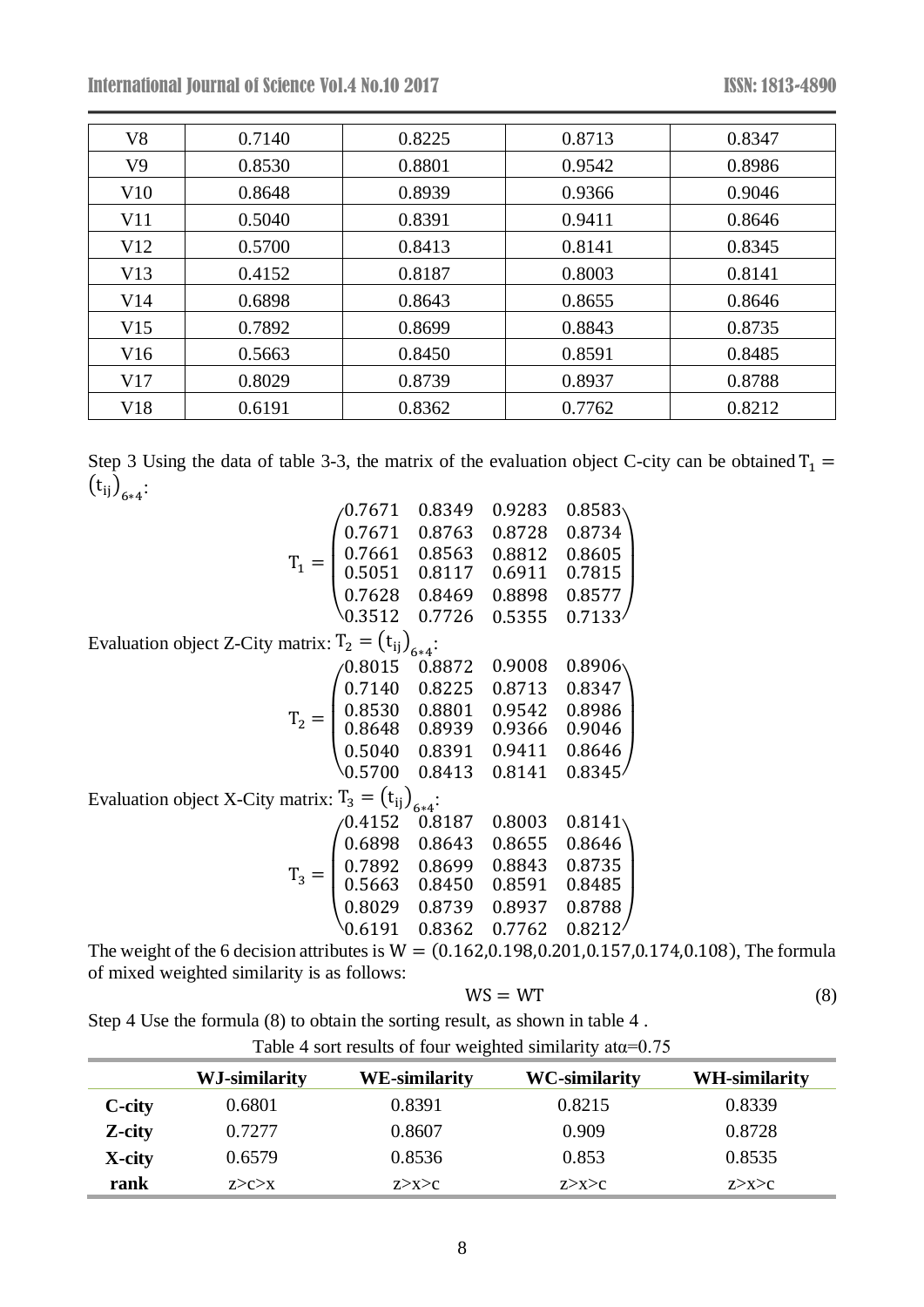see from table 4, the decision result of H-similarity method are: Z, X, C, the emergency management capacity of Z-city is the best as good as the E and C similarity decision results, but the decision result of J-similarity are not consistent with three other method. In order to realize the method is universal, we change the  $\alpha$  value, to see whether the final result will change or not, such as  $\alpha =0.1$  and 0.5 when use formula (3-6) to calculate four similarity decision results respectively, as shown in table 5,6.

Table.5 sort results of four weighted similarity at  $\alpha = 0.1$ 

|                | $1$ across bond repairs of roar $\pi$ eighted similarly at $\alpha$ of $1$ |                      |                      |               |  |  |  |
|----------------|----------------------------------------------------------------------------|----------------------|----------------------|---------------|--|--|--|
|                | WJ-similarity                                                              | <b>WE-similarity</b> | <b>WC-similarity</b> | WH-similarity |  |  |  |
| <b>C</b> -city | 0.6801                                                                     | 0.8391               | 0.8215               | 0.8231        |  |  |  |
| Z-city         | 0.7277                                                                     | 0.8607               | 0.909                | 0.9041        |  |  |  |
| X-city         | 0.6579                                                                     | 0.8536               | 0.853                | 0.8531        |  |  |  |
| rank           | Z > C > X                                                                  | Z > X > C            | Z > X > C            | Z > X > C     |  |  |  |

Table 6 sort results of four weighted similarity at  $\alpha$  =0.5

|        | $1$ across solute counts on four weighted similarity at $\alpha = 0.5$ |                      |                      |                      |  |  |  |  |
|--------|------------------------------------------------------------------------|----------------------|----------------------|----------------------|--|--|--|--|
|        | WJ-similarity                                                          | <b>WE-similarity</b> | <b>WC-similarity</b> | <b>WH-similarity</b> |  |  |  |  |
| C-city | 0.6801                                                                 | 0.8391               | 0.8215               | 0.8231               |  |  |  |  |
| Z-city | 0.7277                                                                 | 0.8607               | 0.909                | 0.9041               |  |  |  |  |
| X-city | 0.6579                                                                 | 0.8536               | 0.853                | 0.8531               |  |  |  |  |

**rank** z>c>x z>x>c z>x>c z>x>c z>x>c

As can be seen from tables 5 and 6, the decision result is consistent with the result of table 3-4, indicating that the decision result is almost independent of the value ofα.

# **4. Ranking algorithm based on multi-attribute hierarchical relation**

### **4.1 Aggregations of preference vectors based on hierarchical relations**

Suppose in a natural disaster evaluation system, there are m evaluation indexes, and  $n_i$ (i = 1,2, …, m) evaluation indexes in each layer, evaluation index of each object is same; the index system is as follow:



Definition 4.1 experts go to evaluate and get the value of evaluation  $v_i$  (j = 1,2, …, n), just call vector  $V_j = (v_1, v_2, \dots, v_n)$  as evaluation vector of evaluation object. The evaluation vectors of evaluation objects constitute the matrix  $T^j = [V_1, V_2, \dots, V_p]$ , called the evaluation vector matrix.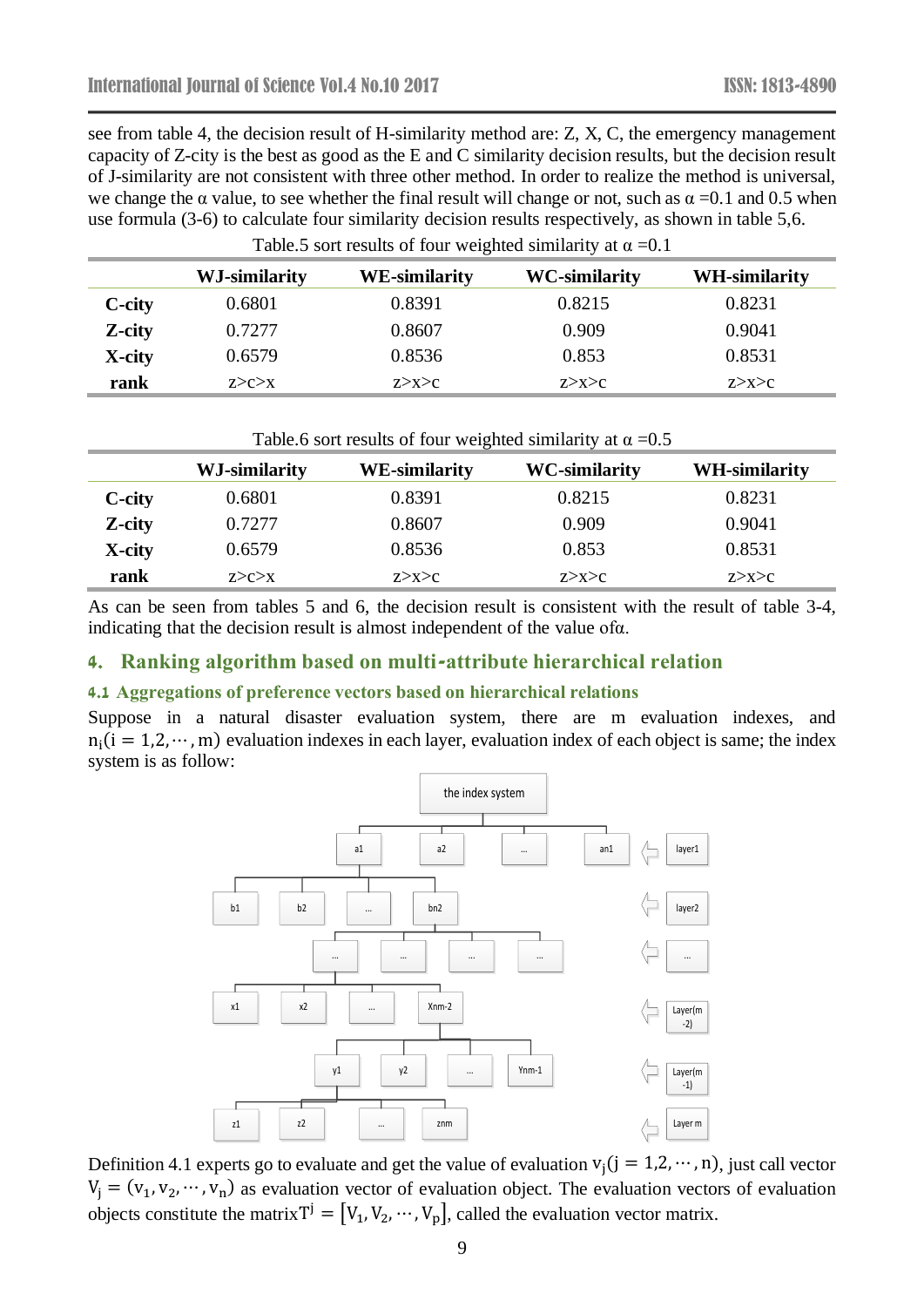Evaluation index of each layer can be regarded as an evaluation object of next layer, each index has an evaluation vector, then all indicators can form a vector matrix, then the evaluation vector matrix of the first evaluation object in fourth layer:

$$
T_{m-1}^{1} = \begin{pmatrix} t_{11} & t_{12} & \cdots & t_{1n_{m-1}} \\ t_{21} & t_{22} & \cdots & t_{2n_{m-1}} \\ \cdots & \cdots & \cdots & \cdots \\ t_{n_{m1}} & t_{n_{m2}} & \cdots & t_{n_{m}n_{m-1}} \end{pmatrix}
$$
(9)

The evaluation vector of the first evaluation object in (m-2)th layer is

$$
V_{m-2}^{1} = W_{m} T_{m-1}^{1}
$$
  
=  $(w_{m}^{1}, w_{m}^{2}, \dots, w_{m}^{n_{m}}) \begin{pmatrix} t_{11} & t_{12} & \cdots & t_{1n_{m-1}} \\ t_{21} & t_{22} & \cdots & t_{2n_{m-1}} \\ \vdots & \vdots & \ddots & \vdots \\ t_{n_{m}1} & t_{n_{m}2} & \cdots & t_{n_{m}n_{m-1}} \end{pmatrix}$  (10)  
=  $(v_{m-1}^{11}, v_{m-1}^{12}, \dots, v_{m-1}^{1n_{m-1}})$ 

According to the above formula (4-2), you can get  $n_{m-2}$  evaluation vectors in (m-2)th layer, they can form evaluation matrix of the (m-2)th layer. You can get evaluation vector of the (m-3)th layer by taking the weight of indexes on the (m-2) layer. Then evaluation vectors of the (m-3)th layer form evaluation matrix of the (m-3)th layer, and so on. Finally get the evaluation target layer vector, and then take on the attribute weights of each index, we can get the evaluation results.

#### **4.2 Evaluation model algorithm based on attribute hierarchical relation**

Suppose that there is an evaluation problem, I evaluation object, denoted as  $a^i(i = 1, 2, \dots, l)$  there are m evaluation indexes in the evaluation system. The number of evaluation indexes is same, the specific steps are as follows:

Step 1 data preprocessing

For raw data, a nonlinear transformation is performed:

$$
Z_{ij} = \frac{v^{ij} - \bar{v}^j}{\max(v^j) - \bar{v}^j} (1 - \beta) + \beta
$$
 (11)

Here,  $i = 1, 2, \dots, l; j = 1, 2, \dots, n_k, \overline{v}^j = \frac{\sum_{i=1}^l v_{ij}}{l}$  $\frac{1}{1}$ <sup>Vij</sup>,  $\beta$  is the mean of the evaluation value which is set. The value of βmay be between 0.5 and 0.75.

Step 2 Calculate the weight of index

Firstly, the  $n_k$  indexes are arranged from high to low according to importance, and the weight vector is calculated by using formula (2-1) - (2-4):  $W_k = (w_k^1, w_k^2, \dots, w_k^{n_k})$ . After traversing each layer index, we can get the index weight vector of each layer.

Step 3 Evaluate vector aggregations.

Accumulation starts from the bottom, and find the  $(m - 1)$ th layer evaluation vector matrix  $T_k^i$  (i = 1,2, …, n<sub>m-1</sub>), According to the formula (4-1) above, the evaluation vector matrix of m-2 evaluation indexes can be obtained. Then, the evaluation vector matrix of the upper layer can be gradually obtained by iteration.

Step 4 Calculate the evaluation vector matrix of second layers according to the formula

$$
T_2=\begin{pmatrix} t_{11} & t_{12} & \cdots & t_{1n_1} \\ t_{21} & t_{22} & \cdots & t_{2n_1} \\ \cdots & \cdots & \cdots & \cdots \\ t_{n_21} & t_{n_22} & \cdots & t_{n_2n_1} \end{pmatrix}
$$

Then the first layer's evaluation vector is: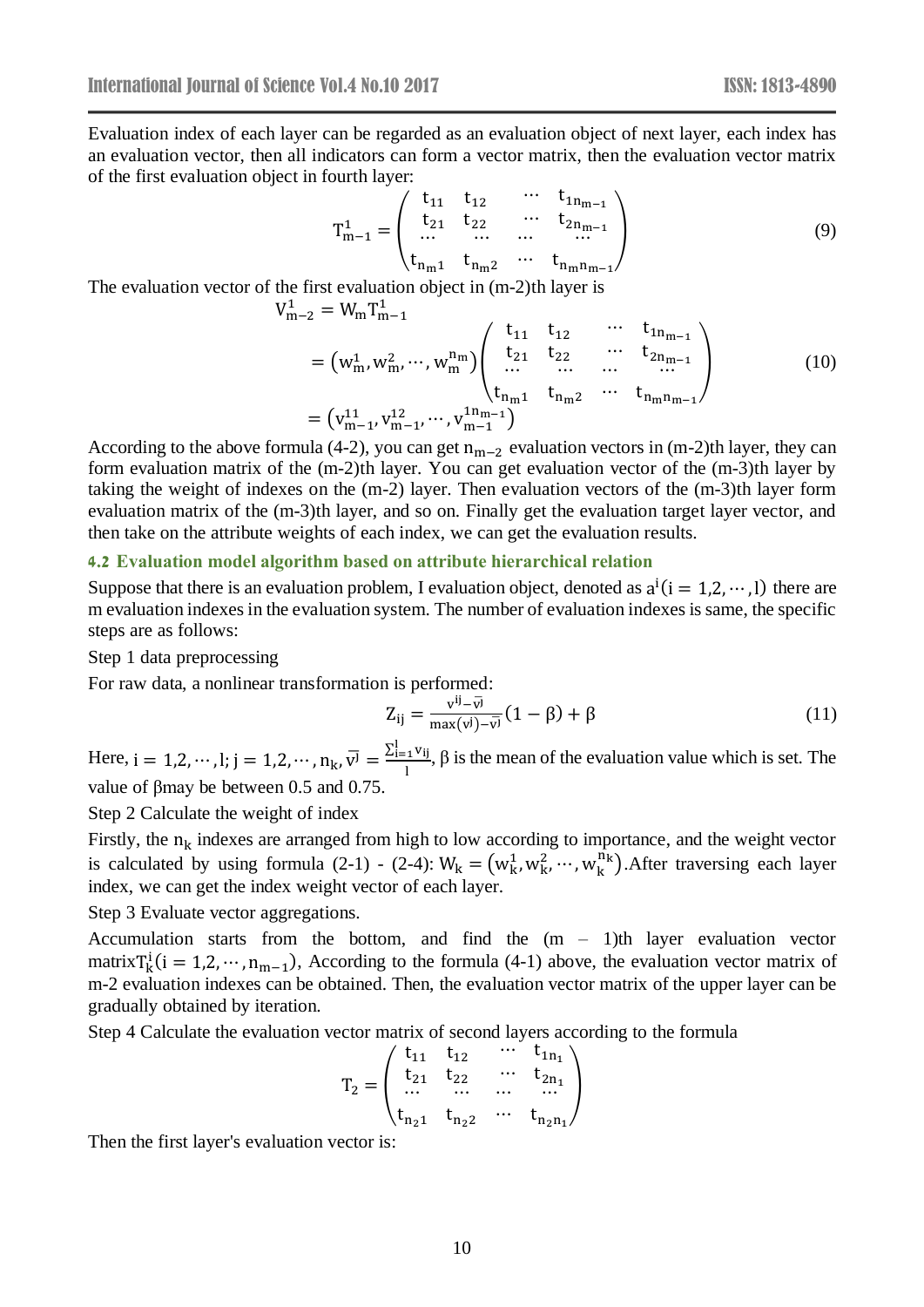$$
V_1 = W_2T_2 = \left(w_2^1,w_2^2,\cdots,w_2^{n_2}\right) \begin{pmatrix} t_{11} & t_{12} & \cdots & t_{1n_1} \\ t_{21} & t_{22} & \cdots & t_{2n_1} \\ \cdots & \cdots & \cdots & \cdots \\ t_{n_21} & t_{n_22} & \cdots & t_{n_2n_1} \end{pmatrix} = \left(v_1^1,v_1^2,\cdots,v_1^{n_1}\right)
$$

The outcome of the evaluation object  $a_1$  is:

$$
0_1 = W_1(V_1)' = (w_1^1, w_1^2, \cdots, w_1^{n_1}) \begin{pmatrix} v_1^1 \\ v_1^2 \\ \cdots \\ v_1^{n_1} \end{pmatrix}
$$
 (12)

 $1<sub>1</sub>$ 

Step 5 Set  $i = i + 1$ , execute step 3-4, until  $i > 1$ , The evaluation result of 1 evaluation objects is  $o_1, o_2, \dots, o_l$ , form vector  $O = (o_1, o_2, \dots, o_l)$ , here  $0 \le o_i \le 1$ , if there is one of them  $o_i >$ 1,normalize O.

Step 6 Establish evaluation level interval set as $\alpha = {\alpha_1, \alpha_2, \cdots, \alpha_s}$ , If the object value is  $\frac{s-1}{s} \le \alpha_i \le$ s−2  $\frac{2}{s}$ , then its rating belongs to  $\alpha_2$ . The level of the evaluation object is shown in table 4-1.

| Table 7 rating hierarchy |                                              |                                             |           |                                                             |          |  |  |  |
|--------------------------|----------------------------------------------|---------------------------------------------|-----------|-------------------------------------------------------------|----------|--|--|--|
| rating                   |                                              |                                             | $\cdots$  |                                                             | $\cdots$ |  |  |  |
| <b>Interval value</b>    | $\left(\frac{s-1}{s}\right)$<br>$\mathbf{C}$ | $\left(\frac{s-1}{s}, \frac{s-2}{s}\right)$ | $\ddotsc$ | $(s-i+1 s-i)$<br>$\left(-\frac{1}{s}\right)$<br>$\varsigma$ | $\cdots$ |  |  |  |
| set                      | $\alpha_1$                                   | $\alpha_{2}$                                | $\cdots$  |                                                             | $\cdots$ |  |  |  |

Step 7 Judge result belongs to which interval.

Determine the range according to the size of the  $O_i$ , and then judge the grade of the evaluated object.

### **5. Case analysis**

Take the annual natural disasters situation (2002-2014, see Table 6 and table 7) in China environmental statistics yearbook of 2015 as an example, assesse the severity of natural disasters from 2002 to 2014 for government to better understand the disaster as a reference. So in these decision problems, disasters every year is the evaluation object, the evaluation index has two layers, geological disasters, earthquake disaster, marine disasters and forest fires as the first level indicators, second level indicators are disaster, casualties and direct economic losses.

Table 8 disaster situation throughout the country (2002-2014 years)

| year | geological disasters   |            |                           | earthquake disasters   |            |                           |
|------|------------------------|------------|---------------------------|------------------------|------------|---------------------------|
|      | number of<br>disasters | casualties | direct economic<br>losses | number of<br>disasters | casualties | direct economic<br>losses |
| 2002 | 40246                  | 2759       | 509740                    | 5                      | 362        | 13100                     |
| 2003 | 15489                  | 1333       | 504325                    | 21                     | 7465       | 466040                    |
| 2004 | 13555                  | 1407       | 408828                    | 11                     | 696        | 94959                     |
| 2005 | 17751                  | 1223       | 357678                    | 13                     | 882        | 262811                    |
| 2006 | 102804                 | 1227       | 431590                    | 10                     | 229        | 79962                     |
| 2007 | 25364                  | 1123       | 247528                    | 3                      | 422        | 201922                    |
| 2008 | 26580                  | 1598       | 326936                    | 17                     | 446293     | 85949594                  |
| 2009 | 10580                  | 845        | 190109                    | 8                      | 407        | 273782                    |
| 2010 | 30670                  | 3445       | 638509                    | 12                     | 13795      | 2361077                   |
| 2011 | 15804                  | 410        | 413151                    | 18                     | 540        | 6020873                   |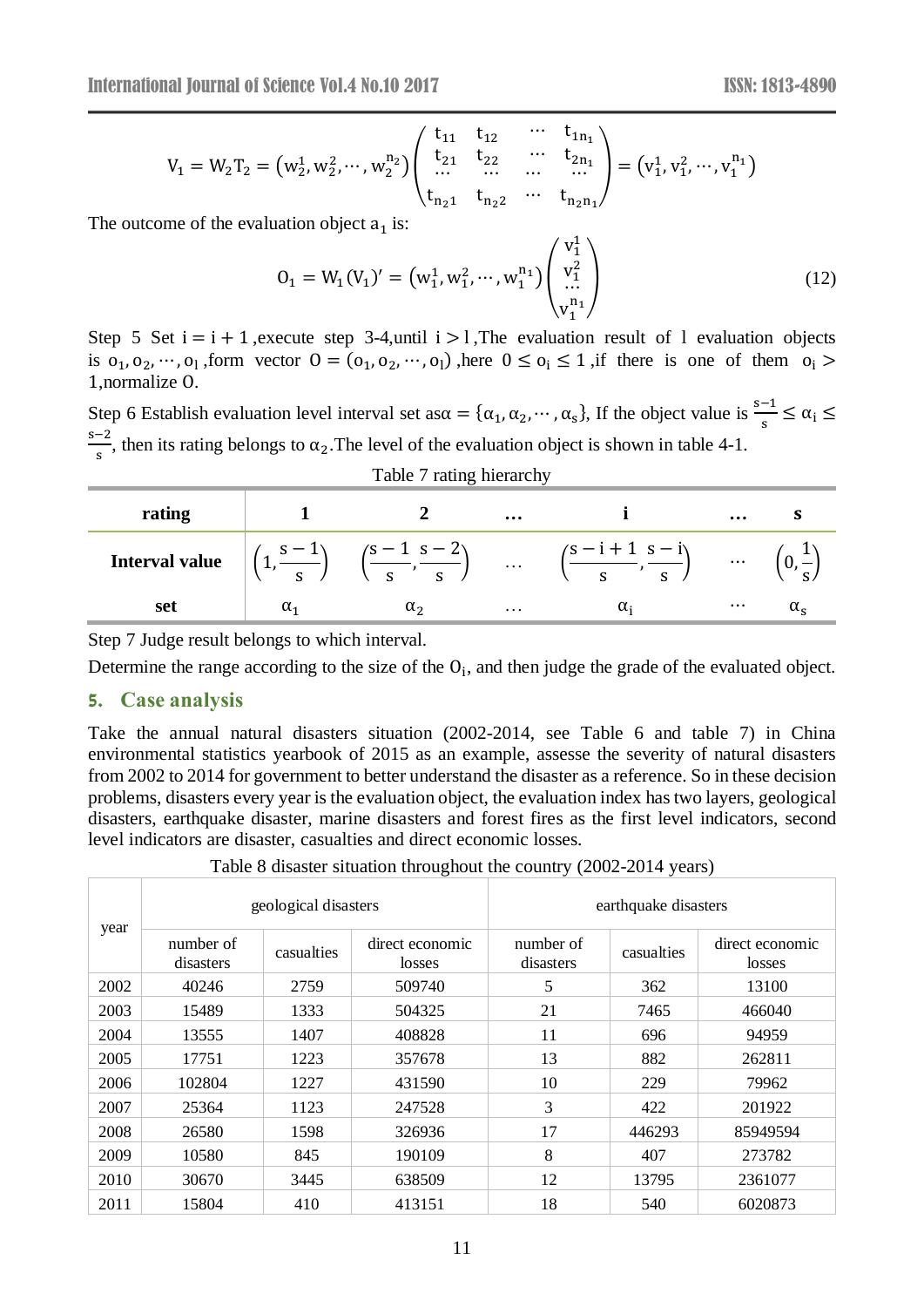| 2012 | 14675 | 636 | 625253  | $1^{\circ}$<br>∸ | 1279  | 828757  |
|------|-------|-----|---------|------------------|-------|---------|
| 2013 | 5374  | 929 | 1043568 | 14               | 15965 | 9953631 |
| 2014 | 10937 | 637 | 567027  | 20               | 3666  | 3326078 |

### Table 9 continued - national natural disasters over the years (2002-2014 years)

| year | marine disasters       |            |                           | forest fires           |            |                           |
|------|------------------------|------------|---------------------------|------------------------|------------|---------------------------|
|      | number of<br>disasters | casualties | direct economic<br>losses | number of<br>disasters | casualties | direct economic<br>losses |
| 2002 | 126                    | 124        | 65.9                      | 7527                   | 98         | 3610                      |
| 2003 | 172                    | 128        | 80.5                      | 10463                  | 142        | 37000                     |
| 2004 | 155                    | 140        | 54.2                      | 13466                  | 252        | 20213                     |
| 2005 | 176                    | 371        | 332.4                     | 11542                  | 152        | 15029                     |
| 2006 | 180                    | 492        | 218.5                     | 8170                   | 102        | 5375                      |
| 2007 | 163                    | 161        | 88.4                      | 9260                   | 94         | 12416                     |
| 2008 | 128                    | 152        | 206.1                     | 14144                  | 174        | 12594                     |
| 2009 | 132                    | 95         | 100.2                     | 8859                   | 110        | 14511                     |
| 2010 | 120                    | 137        | 132.8                     | 7723                   | 108        | 11611                     |
| 2011 | 114                    | 76         | 62.1                      | 5550                   | 91         | 20173                     |
| 2012 | 138                    | 68         | 155                       | 3966                   | 21         | 10802                     |
| 2013 | 115                    | 121        | 163.5                     | 3929                   | 55         | 6062                      |
| 2014 | 100                    | 24         | 136.1                     | 3703                   | 112        | 42513                     |

Step1 Data preprocessing

According to the formula (4-3), the data in Table 8 and table 9 are standardized and the  $\beta$  is 0.6, and the results of non-linear variations of the upper table are shown in table 10 and table 11.

| year | geological disasters   |            |                           | earthquake disasters   |            |                           |  |
|------|------------------------|------------|---------------------------|------------------------|------------|---------------------------|--|
|      | number of<br>disasters | casualties | direct economic<br>losses | number of<br>disasters | casualties | direct economic<br>losses |  |
| 2002 | 0.6736                 | 0.8689     | 0.6199                    | 0.2367                 | 0.5633     | 0.5565                    |  |
| 2003 | 0.5444                 | 0.5964     | 0.616                     | 1                      | 0.5702     | 0.5588                    |  |
| 2004 | 0.5343                 | 0.6106     | 0.548                     | 0.5229                 | 0.5636     | 0.5569                    |  |
| 2005 | 0.5562                 | 0.5754     | 0.5116                    | 0.6183                 | 0.5638     | 0.5578                    |  |
| 2006 | 1                      | 0.5762     | 0.5642                    | 0.4752                 | 0.5632     | 0.5568                    |  |
| 2007 | 0.5959                 | 0.5563     | 0.4331                    | 0.1413                 | 0.5633     | 0.5574                    |  |
| 2008 | 0.6023                 | 0.6471     | 0.4897                    | 0.8092                 | 1          | 1                         |  |
| 2009 | 0.5188                 | 0.5032     | 0.3922                    | 0.3798                 | 0.5633     | 0.5578                    |  |
| 2010 | 0.6236                 | 1          | 0.7115                    | 0.5706                 | 0.5764     | 0.5686                    |  |
| 2011 | 0.5461                 | 0.4201     | 0.5511                    | 0.8569                 | 0.5635     | 0.5875                    |  |
| 2012 | 0.5402                 | 0.4632     | 0.7021                    | 0.5706                 | 0.5642     | 0.5607                    |  |
| 2013 | 0.5438                 | 0.5192     | 1                         | 0.6661                 | 0.5786     | 0.6078                    |  |
| 2014 | 0.5207                 | 0.4634     | 0.6606                    | 0.9523                 | 0.5665     | 0.5736                    |  |

Table 10 vector of natural disaster assessment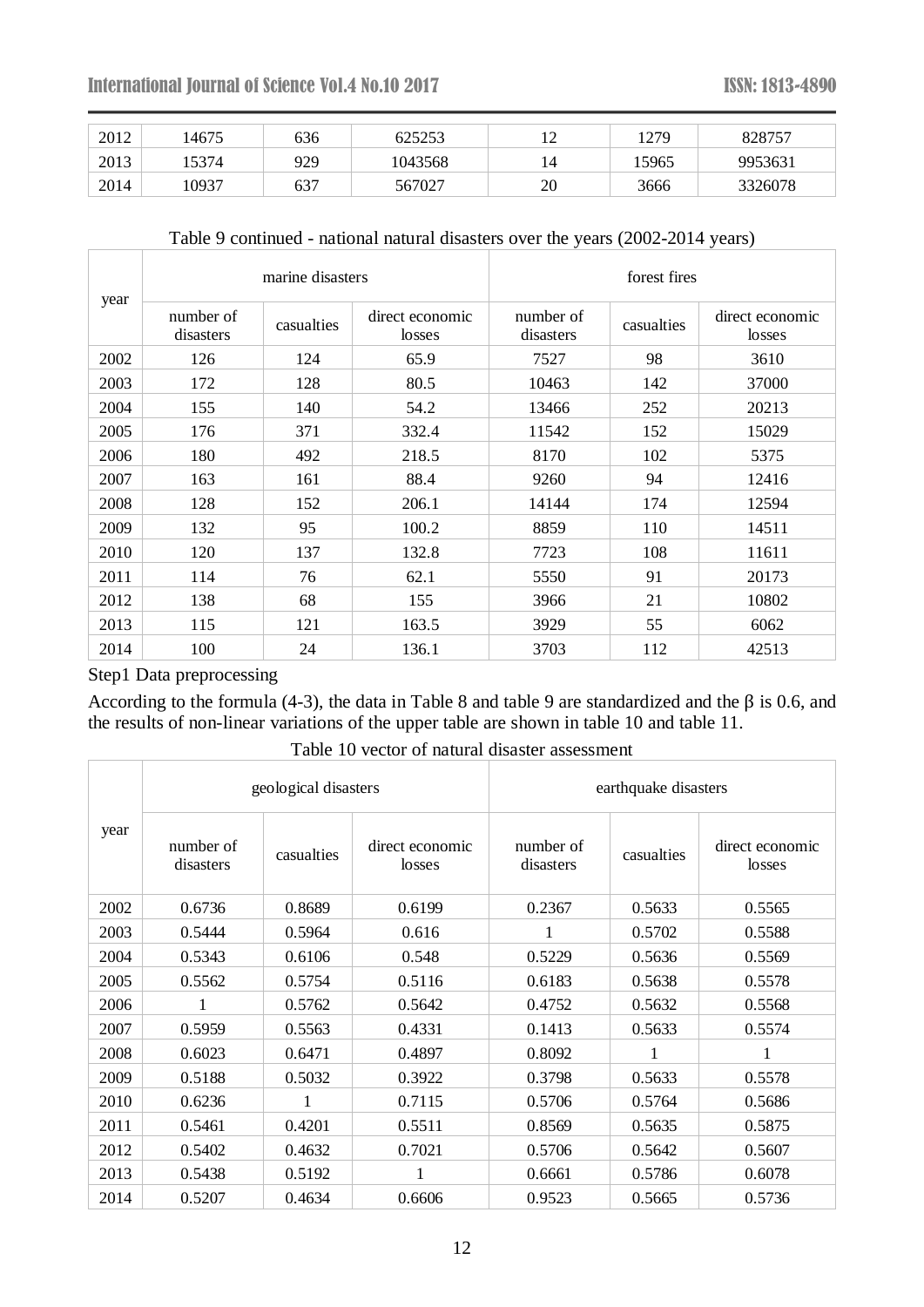| year | geological disasters   |            |                           | earthquake disasters   |            |                           |  |
|------|------------------------|------------|---------------------------|------------------------|------------|---------------------------|--|
|      | number of<br>disasters | casualties | direct economic<br>losses | number of<br>disasters | casualties | direct economic<br>losses |  |
| 2002 | 0.461                  | 0.5557     | 0.4513                    | 0.5447                 | 0.5463     | 0.4063                    |  |
| 2003 | 0.9202                 | 0.5605     | 0.4813                    | 0.7467                 | 0.6759     | 0.9159                    |  |
| 2004 | 0.7505                 | 0.575      | 0.4272                    | 0.9533                 | 1          | 0.6597                    |  |
| 2005 | 0.9601                 | 0.8539     |                           | 0.821                  | 0.7054     | 0.5806                    |  |
| 2006 | 1                      | 1          | 0.7655                    | 0.5889                 | 0.5581     | 0.4333                    |  |
| 2007 | 0.8303                 | 0.6004     | 0.4976                    | 0.6639                 | 0.5345     | 0.5407                    |  |
| 2008 | 0.481                  | 0.5895     | 0.7399                    |                        | 0.7702     | 0.5434                    |  |
| 2009 | 0.5209                 | 0.5207     | 0.5219                    | 0.6363                 | 0.5816     | 0.5727                    |  |
| 2010 | 0.4012                 | 0.5714     | 0.589                     | 0.5582                 | 0.5758     | 0.5284                    |  |
| 2011 | 0.3413                 | 0.4977     | 0.4435                    | 0.4086                 | 0.5257     | 0.6591                    |  |
| 2012 | 0.5808                 | 0.4881     | 0.6347                    | 0.2996                 | 0.3194     | 0.5161                    |  |
| 2013 | 0.3512                 | 0.5521     | 0.6522                    | 0.2971                 | 0.4196     | 0.4438                    |  |
| 2014 | 0.2015                 | 0.4435     | 0.5958                    | 0.2816                 | 0.5875     | 1                         |  |

Table 11 further - natural disaster assessment vector

Step2 Calculate the weight of the index

Sort the second layer index according to their importance, the result is casualties ,direct economic losses, the number of disasters, then calculate the weight of indexes according to formula(2-1)-(2- 2),the weight of second layer is 0.5690, 0.3333, 0.0976, so Then index weight vector of the second layer is  $W_2 = (0.0976, 0.5690, 0.3333)$ . Then the first layer index: earthquake disasters, geological disasters, marine disasters, forest disaster, their index weight are respectively 0.4522, 0.3272, 0.1727, 0.0478, then the first layer for weight vector  $W_1 = (0.3272, 0.4522, 0.1727, 0.0478)$ .

Step3 Firstly evaluate 2002 year, the evaluation vector matrix of second layer of 2002year is  $T_2$  =

|  | $\begin{pmatrix} 0.6736 & 0.2367 & 0.461 & 0.5447 \ 0.8689 & 0.5633 & 0.5557 & 0.5463 \ 0.6199 & 0.5565 & 0.4513 & 0.4063 \end{pmatrix}$ |
|--|------------------------------------------------------------------------------------------------------------------------------------------|

Step4 Calculate the evaluation vector of the first layer evaluation index of 2002 year is

$$
V_1 = W_2T_2
$$
  
= (0.0976,0.5690,0.3333)  

$$
(0.6736 \t 0.2367 \t 0.461 \t 0.5447)
$$
  

$$
(0.8689 \t 0.5633 \t 0.5557 \t 0.5463)
$$
  
= (0.7668,0.5291,0.5116,0.4994)

According to the formula (4-4), the evaluation result of the evaluation object of 2002 year is

$$
0_{2002} = W_1(V_1)' = (w_1^1, w_1^2, \cdots, w_1^{n_1}) \begin{pmatrix} v_1^1 \\ v_1^2 \\ \cdots \\ v_1^{n_1} \end{pmatrix}
$$
  
= (0.3272,0.4522,0.1727,0.0478) 
$$
\begin{pmatrix} 0.7668 \\ 0.5291 \\ 0.5116 \\ 0.4994 \end{pmatrix}
$$

 $= 0.6024$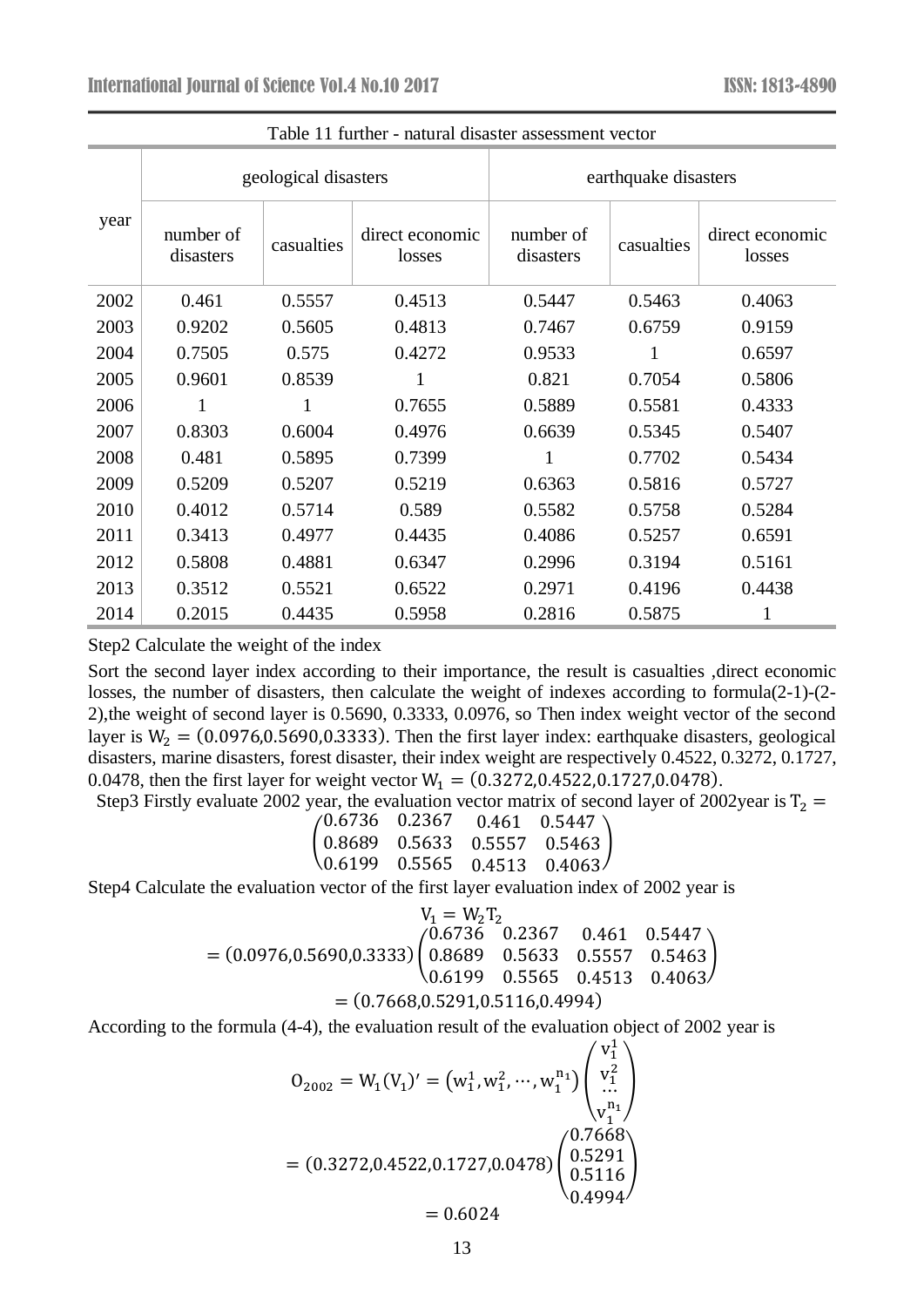Step5 According to the above method, the evaluation vectors can be obtained from 2003 to 2014 respectively, and an evaluation vector matrix is formed, which is denoted as T:

|                                                                                                                                                                                                                                                                               | <u>un calumnon accommon no rommeu, anche componente di</u> |  |                                                       |  |  |  |  |
|-------------------------------------------------------------------------------------------------------------------------------------------------------------------------------------------------------------------------------------------------------------------------------|------------------------------------------------------------|--|-------------------------------------------------------|--|--|--|--|
|                                                                                                                                                                                                                                                                               |                                                            |  | $\binom{0.5978}{0.5822}$ 0.5522 0.6153 0.5190 0.5902\ |  |  |  |  |
|                                                                                                                                                                                                                                                                               |                                                            |  |                                                       |  |  |  |  |
|                                                                                                                                                                                                                                                                               |                                                            |  |                                                       |  |  |  |  |
| $T_{03-08} = \begin{pmatrix} 0.6083 & 0.5573 & 0.5671 & 0.5524 & 0.5201 & 0.9813 \\ 0.5692 & 0.5428 & 0.9129 & 0.9217 & 0.5885 & 0.6290 \\ 0.7627 & 0.8819 & 0.6750 & 0.5195 & 0.5491 & 0.7170 \end{pmatrix}$                                                                 |                                                            |  |                                                       |  |  |  |  |
|                                                                                                                                                                                                                                                                               |                                                            |  |                                                       |  |  |  |  |
|                                                                                                                                                                                                                                                                               |                                                            |  |                                                       |  |  |  |  |
|                                                                                                                                                                                                                                                                               |                                                            |  |                                                       |  |  |  |  |
| $\mathbf{T}_{09-14} = \begin{pmatrix} 0.4677 & 0.8670 & 0.4760 & 0.5503 & 0.6818 & 0.5347 \\ 0.5435 & 0.5732 & 0.6001 & 0.5636 & 0.5968 & 0.6065 \\ 0.5211 & 0.5606 & 0.4643 & 0.5460 & 0.5658 & 0.4706 \\ 0.5839 & 0.5582 & 0.5587 & 0.3830 & 0.4157 & 0.6951 \end{pmatrix}$ |                                                            |  |                                                       |  |  |  |  |
| the evaluation results of 2003 to 2014 is                                                                                                                                                                                                                                     |                                                            |  |                                                       |  |  |  |  |
| $O_{03-08} = W_1(V_1)' = (0.6054 \quad 0.5784 \quad 0.6270 \quad 0.6345 \quad 0.5329 \quad 0.7798)$                                                                                                                                                                           |                                                            |  |                                                       |  |  |  |  |
|                                                                                                                                                                                                                                                                               |                                                            |  |                                                       |  |  |  |  |

 $O_{0.9-14} = W_1(V_1)' = (0.5167 \quad 0.6664 \quad 0.5340 \quad 0.5475 \quad 0.6105 \quad 0.5637)$ 

Step6 Establish evaluation rating interval set: $\alpha$  = (first level, second level, …, sixth level), among, the first level disaster is an extremely large type of disaster, the second level is a major disaster, the third level is a major one, the fourth one is medium, the fifth is small, and the sixth is a minor one. The corresponding evaluation criteria are as follows:

| Table 12 rating levels           |  |                                                                           |  |                                                           |                      |          |  |
|----------------------------------|--|---------------------------------------------------------------------------|--|-----------------------------------------------------------|----------------------|----------|--|
| rating                           |  |                                                                           |  |                                                           | $\ddot{\phantom{1}}$ | 'n       |  |
| <b>Interval value</b> $(1,0.83)$ |  |                                                                           |  | $(0.83, 0.67)$ $(0.67, 0.5)$ $(0.5, 0.33)$ $(0.33, 0.17)$ |                      | (0.17,0) |  |
| rating level                     |  | first level Second level Third level Fourth level Fifth level Sixth level |  |                                                           |                      |          |  |

See from this table,2008 year is the most serious, it belongs to the second level disaster, 2009 year is the lowest level, however, a few of other year is equal.

# **6. Conclusion**

This paper discusses the problem of large group decision making based on multi-attribute hierarchical relation. Firstly, it introduces the background, significance and research status of large group decision making. Secondly, it gives a new attribute weight determination method. The weight of attributes is determined by trigonometric function, which considers both the hierarchy of attributes and the weight of attributes objectively. Again, considering the shortcomings of the existing similarity model, proposes a mixed similarity model, the model not only takes distance between vectors into consideration, but also takes direction angle between two vectors. It is a supplement to the existing similarity model, in order to show the advantages of the mixed similarity, this paper illustrates the effectiveness of this method from the numerical and practical cases. Of course, this paper also has a lot of shortcomings, which are the directions that will be improved in the future.

# **References**

- <span id="page-13-0"></span>[1] Zahir S. :Clusters in a group: Decision making in the vector space formulation of the analytic hi erarchy Process(European Journal of Operational Research), Vol.3(1999) No.22,p.620-634.
- <span id="page-13-1"></span>[2] Srdjevic B.: Linking analytic hierarchy Proeess and social choice methods to support group dec ision-making in water management( Decision Support Systems), Vol.42 (2007)No.4,p. 2261- 2273 .
- <span id="page-13-2"></span>[3] Saaty T.L., Shang J.S.:Group decision-making : Head-count versus intensity of preference ( Socio- Economic Planning Sciences),Vol.41( 2007)No.1,p.22-37.
- <span id="page-13-3"></span>[4] Hoffmann S., Fisehbeek P., KruPniek A., et al, Elicitation from Large, Heterogeneous Expert P anels: Using Multiple Uncertainty Measures to Charaeterize Information Quality for Decision Analysis(Decision Analysis),Vol.4(2007)No.2,p. 91-109.
- <span id="page-13-4"></span>[5] Xuanhua Xu, Xiaohong Chen. Research on the group clustering method based on vector space (Systems Engineering and Electronics), Vol.27(2005)No.6,p. 1034-1037.